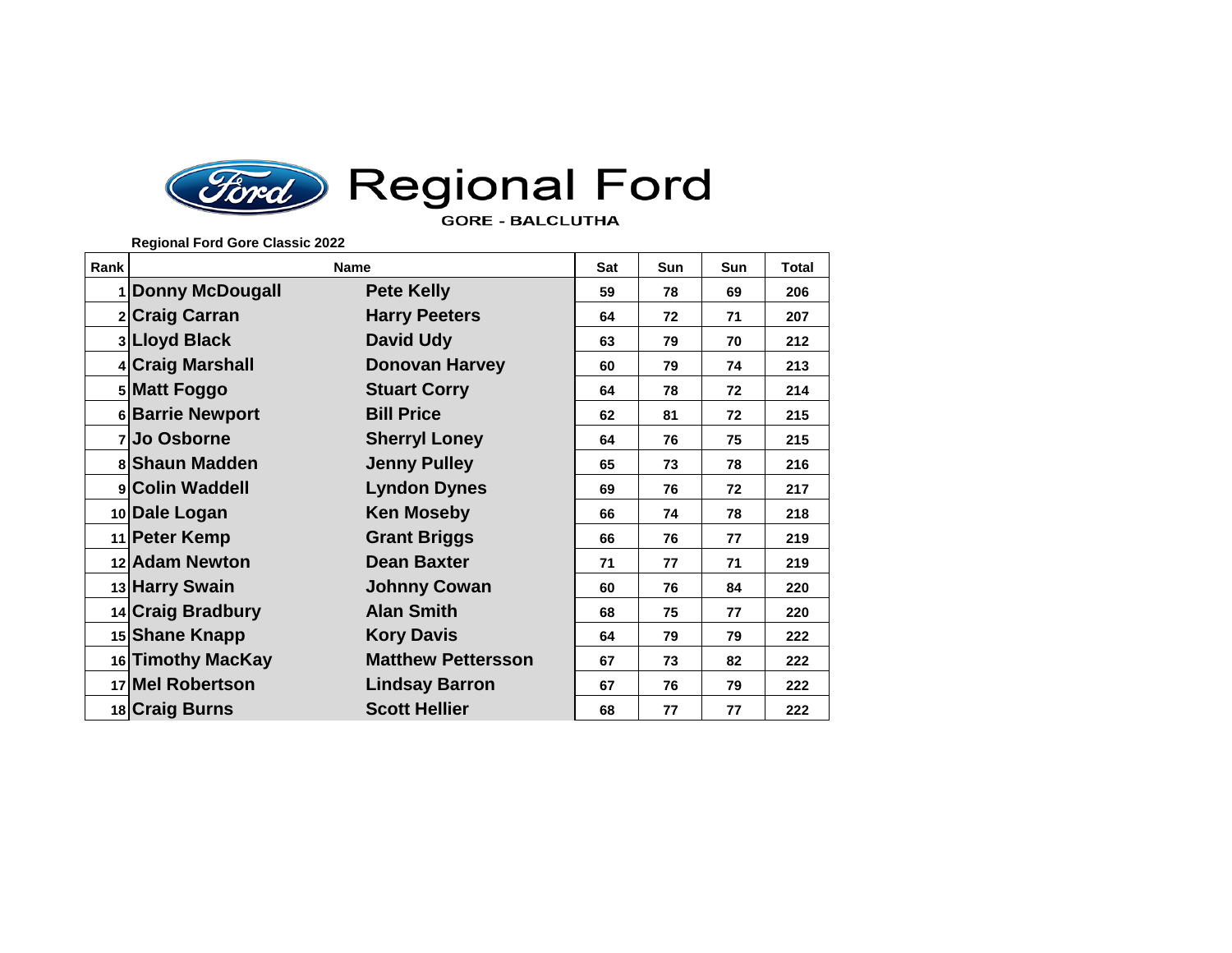| 19 Brian Maniapoto   | <b>Gabriel Green</b>     | 65 | 72 | 86 | 223 |
|----------------------|--------------------------|----|----|----|-----|
| 20 Mighty Tulisi     | <b>Jeremy Greenfield</b> | 65 | 73 | 85 | 223 |
| 21 Julie Braithwaite | <b>Bill Walker</b>       | 63 | 81 | 80 | 224 |
| 22 Chris Black       | <b>Ethan Black</b>       | 64 | 84 | 76 | 224 |
| 23 Graham Waddell    | <b>Brent Horne</b>       | 70 | 77 | 77 | 224 |
| 24 Craig Heaps       | <b>Grahame Ellery</b>    | 70 | 77 | 77 | 224 |
| 25 Don McConnell     | <b>Keith Hovell</b>      | 69 | 78 | 78 | 225 |
| 26 Hayden McNaught   | <b>Mike Hore</b>         | 70 | 83 | 72 | 225 |
| 27 Blaire Lowry      | <b>Shannon Robinson</b>  | 64 | 87 | 75 | 226 |
| 28 John Rawcliffe    | <b>David Morrison</b>    | 65 | 84 | 77 | 226 |
| 29 Roddy Scoles      | <b>Siale Tunoka</b>      | 68 | 75 | 83 | 226 |
| 30 Phil Mowat        | <b>Noel Soper</b>        | 69 | 74 | 83 | 226 |
| 31 Trevor Black      | <b>Shannon Black</b>     | 70 | 81 | 76 | 227 |
| 32 Drewe Carran      | <b>Ann Carran</b>        | 64 | 76 | 88 | 228 |
| 33 Peter Ruri        | <b>Simon Ruri</b>        | 67 | 82 | 79 | 228 |
| 34 Rob Wilson        | <b>Phil Broome</b>       | 71 | 83 | 74 | 228 |
| 35 Mike Ropotini     | <b>Mitchell Porima</b>   | 73 | 75 | 81 | 229 |
| 36 Michael Robertson | <b>Mary-Anne Kane</b>    | 72 | 77 | 81 | 230 |
| 37 Bryan Burgess     | <b>Simon Fraser</b>      | 64 | 77 | 90 | 231 |
| 38 David Hewlett     | <b>Kyle Hewlett</b>      | 65 | 79 | 87 | 231 |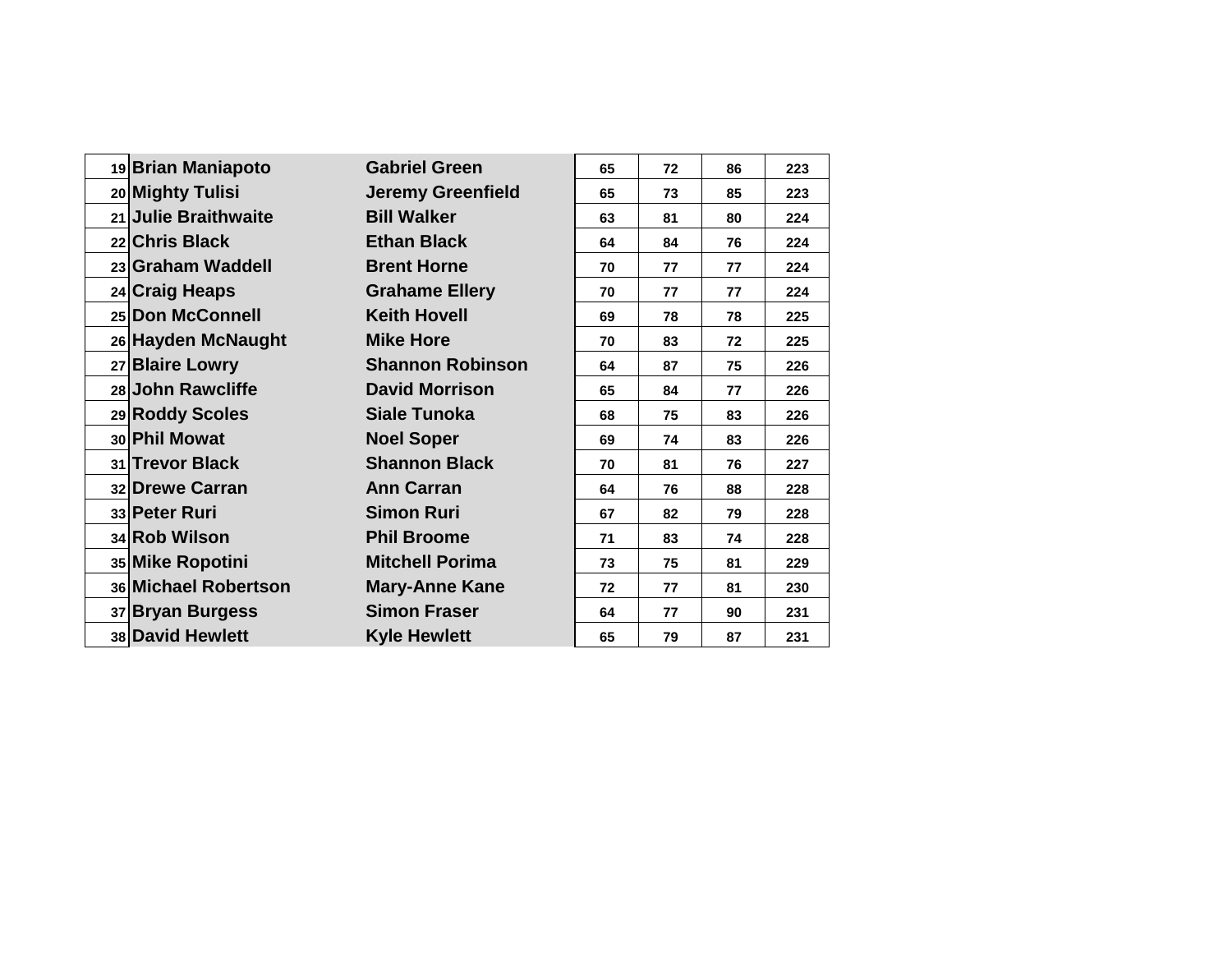|  | 39 Murray Davidson | <b>Fraser Neil</b>      | 68 | 79 | 84 | 231        |
|--|--------------------|-------------------------|----|----|----|------------|
|  | 40 Clint Wright    | <b>Simon Smith</b>      | 69 | 78 | 87 | 234        |
|  | 41 Paul Gray       | <b>Chris Wilson</b>     | 73 | 74 | 87 | 234        |
|  | 42 Nick Jones      | <b>Brad Cross</b>       | 74 | 90 | 72 | 236        |
|  | 43 AI McKee        | <b>Hayden Gaines</b>    | 70 | 76 | 92 | 238        |
|  | 44 Scott Bixby     | <b>Thom Robertson</b>   | 70 | 86 | 82 | 238        |
|  | 45 Graham Maxwell  | <b>Alan Maxwell</b>     | 73 | 83 | 82 | 238        |
|  | 46 Liam Howley     | <b>Brayden Mitchell</b> | 72 | 86 | 82 | 240        |
|  | 47 Will Carson     | <b>Chris Carson</b>     | 76 | 78 | 87 | 241        |
|  | 48 Thomas Nichol   | <b>Mathew Grace</b>     | 69 | 76 | 98 | 243        |
|  | 49 Dylan Turnbull  | <b>Fraser Reid</b>      | 76 | 91 | 82 | 249        |
|  | 50 Colin Dickens   | <b>Geoff Sadlier</b>    | 68 | 78 | 82 | <b>DNF</b> |
|  |                    |                         |    |    |    |            |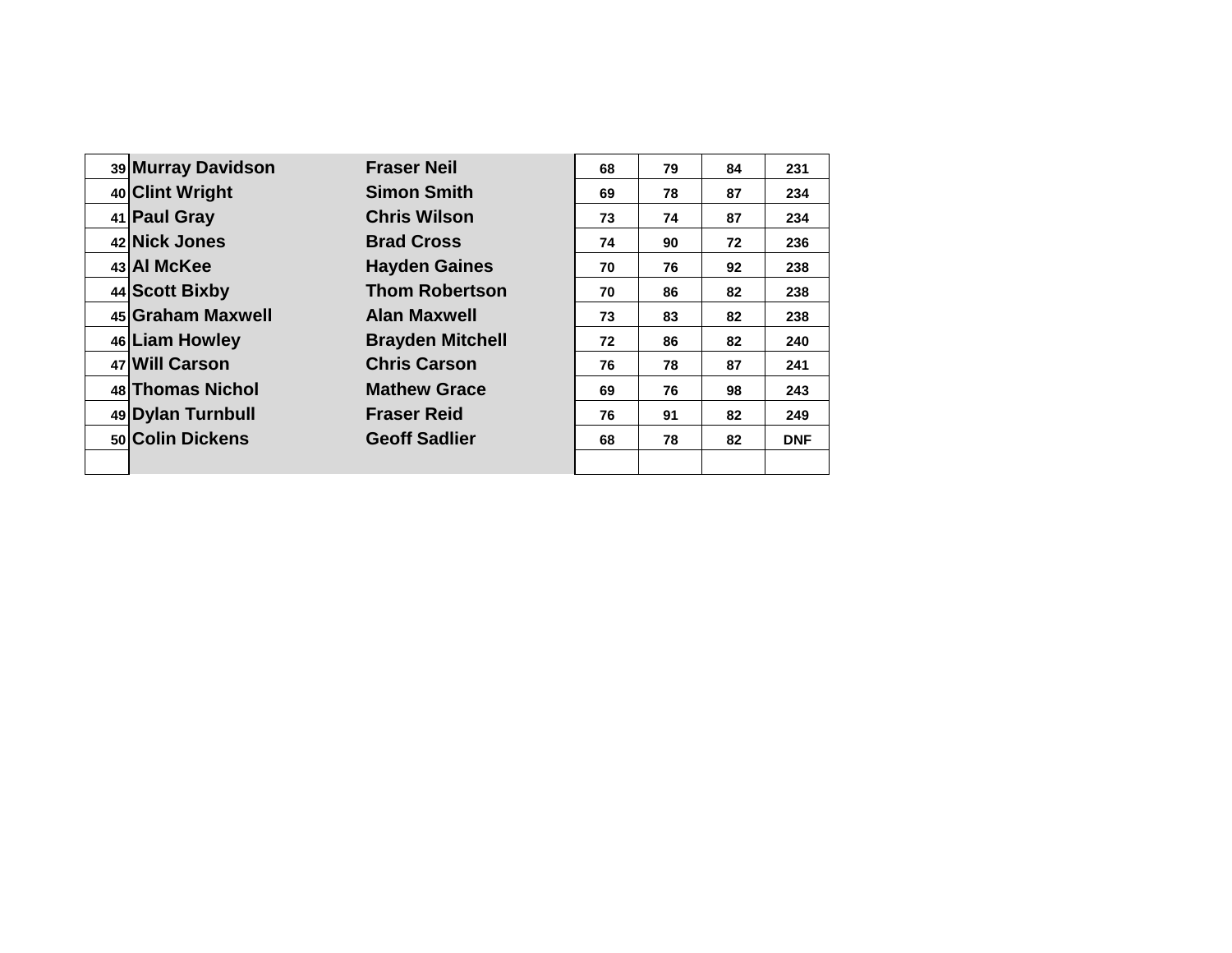| Two's - Sponsored by Flooring Xtra Gore |                        |  |
|-----------------------------------------|------------------------|--|
| <b>Saturday</b>                         | <b>Sunday</b>          |  |
| <b>Craig Marshall</b>                   | <b>Craig Bradbury</b>  |  |
| Donovan Harvey                          | <b>Craig Burns</b>     |  |
| <b>Craig Bradbury</b>                   | <b>Adam Newton</b>     |  |
| <b>Craig Bradbury</b>                   | <b>Mike Ropotini</b>   |  |
| <b>Lloyd Black</b>                      | <b>Lloyd Black</b>     |  |
| <b>Brent Horne</b>                      | <b>Brian Maniapoto</b> |  |
| <b>Phil Mowat</b>                       | <b>Brian Maniapoto</b> |  |
| Johnny Cowan                            | <b>Shaun Madden</b>    |  |
| <b>Tim MacKay</b>                       |                        |  |
| <b>Don McConnell</b>                    |                        |  |
| <b>Don McConnell</b>                    |                        |  |
| <b>David Morrison</b>                   |                        |  |
| <b>Lyndon Dynes</b>                     |                        |  |
| <b>Simon Fraser</b>                     |                        |  |
| <b>Donny McDougall</b>                  |                        |  |
| <b>Craig Burns</b>                      |                        |  |